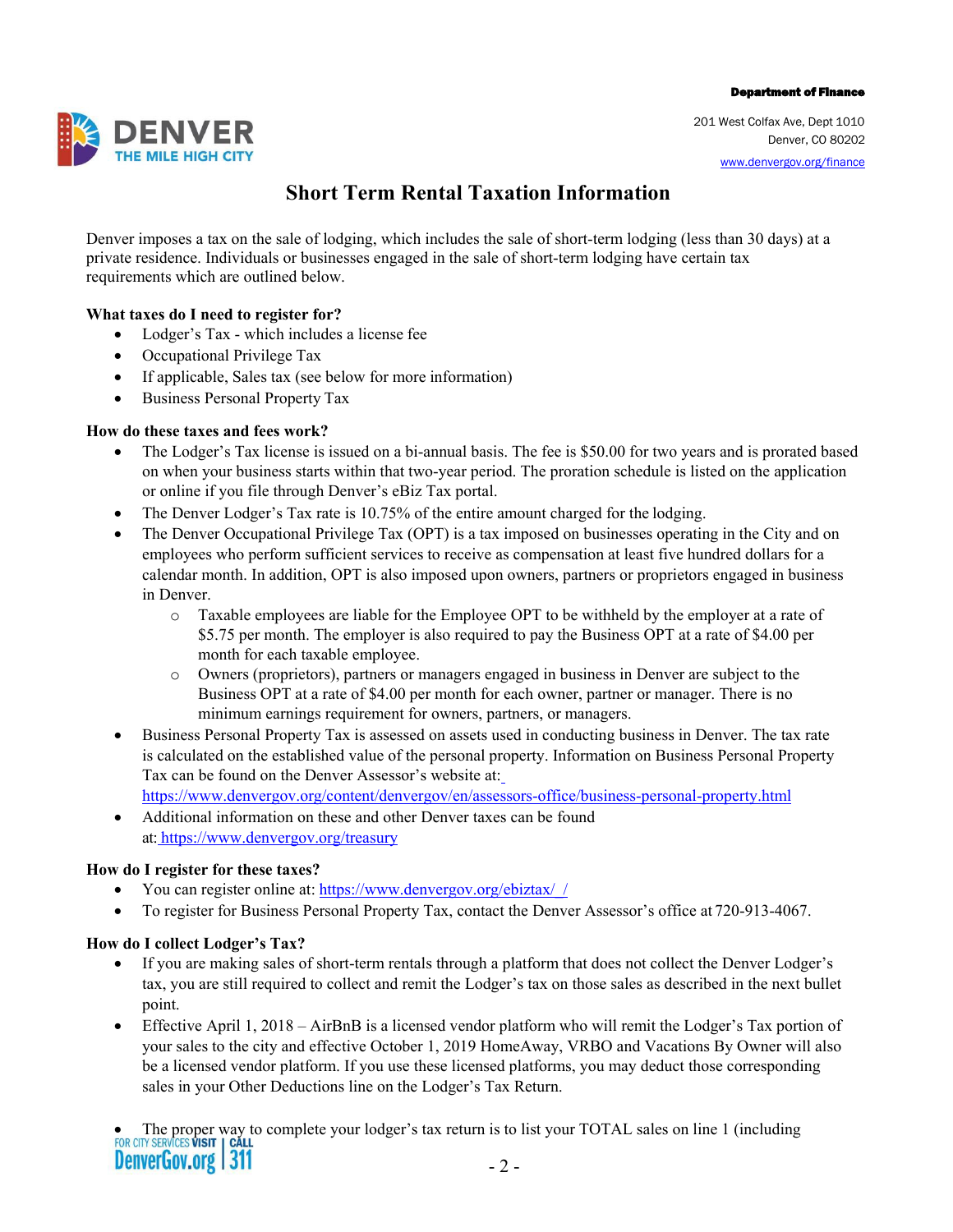AirBnb, HomeAway, VRBO and Vacation By Owner). Then take deductions on lines 3A through 3E for any applicable amounts not subject to tax. Use Line 3E "Other" to report those sales on which the licensed vendors noted above collected and remitted the lodger's tax on your behalf. Any remaining sales amount is what you owe lodger's tax to Denver on.

- o For example, if ALL your sales were done by AirBnb, then you would show the same amount on line 1 and as a deduction on line 3E. It is appropriate that your taxable sales amount would then be zero since all sales had been reported by AirBnb.
- o Alternatively, if you had some sales through platforms OTHER THAN those listed above, who do 4 as taxable sales and Denver tax would be due. not collect and remit the Denver tax on your behalf, that would be the amount that would fall to Line
- • The Lodger's Tax rate of 10.75% is based on the total amount charged for the lodging, which includes any fees or charges that are required in order to obtain the lodging. Lodger's Tax is to be collected at the time of sale, regardless of when the lodging occurs.
	- following February, the Lodger's tax is to be collected in October (the time of sale) and remitted on the Lodger's tax return for the month of October. o As an example, if a customer books a room in October for short term lodging that will occur the
	- o If the customer cancels the transaction after the tax has been remitted, and it can be documented that the lodger's tax was refunded to the customer, you may apply for a refund.

#### **Example:**

 Your total STR sales for January was \$1,000. Of that amount, \$800 was AirBnb and \$200 was through a different short-term rental platform. Here is your return:

| <b>Total Lodging Sales</b>          | $$1,000$ (Line 1) |                                                                      |
|-------------------------------------|-------------------|----------------------------------------------------------------------|
| <b>Other Deductions</b>             |                   | 800 (Line $3E$ – Next to line, type in "Sales reported by AirBnb" as |
| explanation) Total Taxable Sales \$ |                   | $200$ (Line 4)                                                       |
| X tax rate                          | $\rm x\; 10.75\%$ |                                                                      |
| Total Tax Due                       | $$21.50$ (Line 5) |                                                                      |

### **When are tax returns due?**

- • Lodger's Tax returns may be filed on an annual, quarterly or monthly basis. Filing frequencies are based on the following:
	- o Monthly filing is required if the average monthly tax liability for the previous six months exceeds \$300.00. The return is due on the  $20<sup>th</sup>$  day of the month following the taxable month. (Ex – Return for November is due by December  $20<sup>th</sup>$ )
	- o Quarterly filing is allowed if the monthly tax liability for the preceding six months averages \$300.00 or less. Due dates are April 20, July 20, October 20 and January 20.
	- or less. The return is due on the  $20<sup>th</sup>$  day of January following the taxableyear. o Annual filing is allowed if the monthly tax liability for the preceding six months averages \$15.00
- • If the due date for a return falls on a holiday or weekend, the return will be considered due on the next business day.
- • Business Personal Property Tax is paid annually. The due dates are the same as real property in Denver. the second half is due by June 15th. If paying in full, the due date is April 30<sup>th</sup>. If paying in halves, the first half is due by February 28<sup>th</sup> and

### **What other taxes may be due?**

be applicable. Information on Denver Sales tax can be found at: https://www.denvergov.org/treasury If you are engaged in selling items at retail, (such as food or other items) then Denver Sales tax may